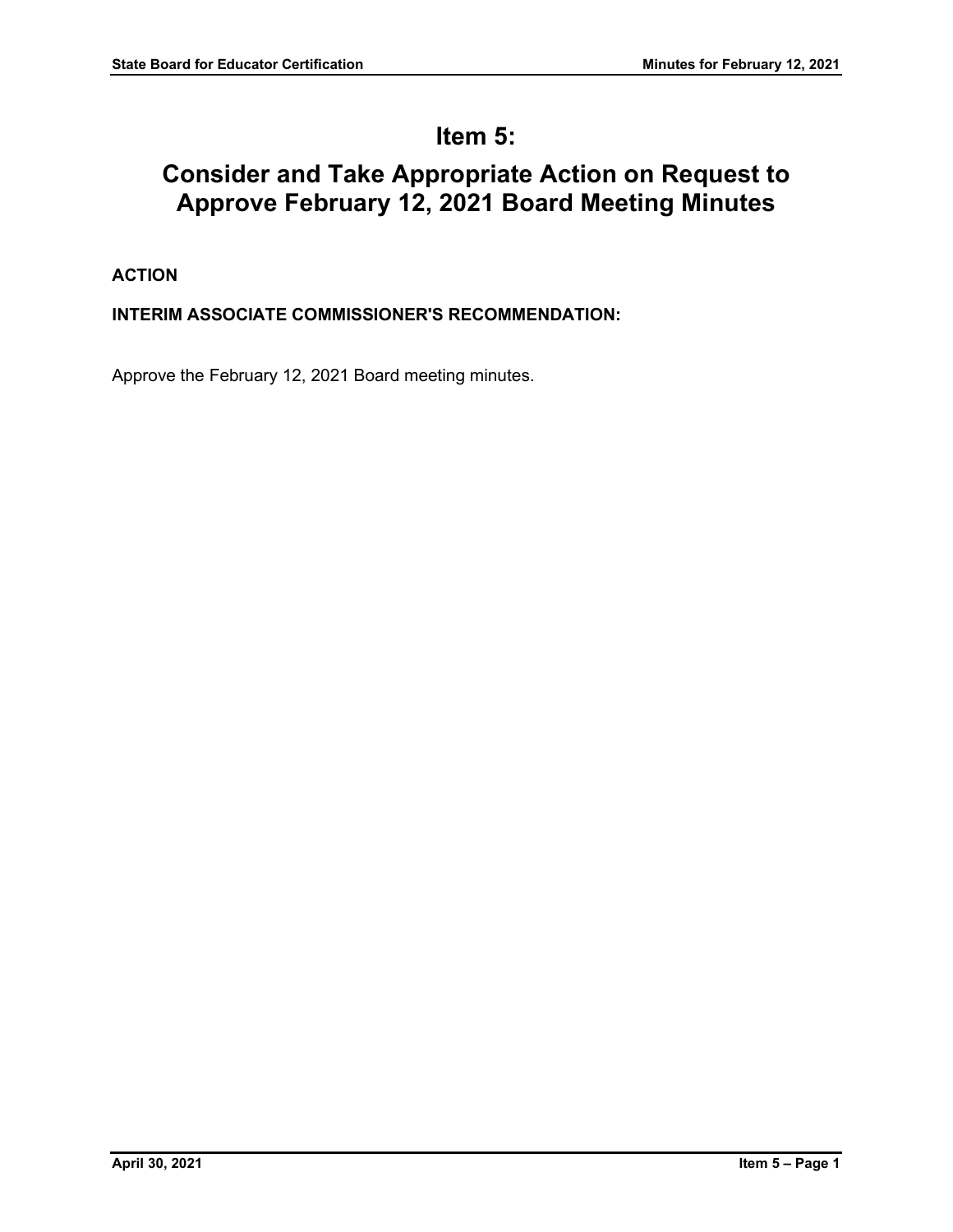# **STATE BOARD FOR EDUCATOR CERTIFICATION MEETING AGENDA**

## **FEBRUARY 12, 2021 AT 8:30 AM VIRTUAL MEETING (LIVESTREAM ON [ADMINMONITOR.COM\)](http://www.adminmonitor.com/tx/tea/)**

**Due to Governor Greg Abbott's March 13, 2020 proclamation of a state of disaster affecting all counties in Texas due to the Coronavirus (COVID-19) and the Governor's March 16, 2020 suspension of certain provisions of the Texas Open Meetings Act, the February 12, 2021 meeting of the State Board for Educator Certification will be held by video conference call, as authorized under Texas Government Code section 551.125.**

**Members of the public will have access to this meeting by watching the livestream on the Admin Monitor website: [http://www.adminmonitor.com/tx/tea/.](http://www.adminmonitor.com/tx/tea/) Members of the public will have a means to participate in this meeting, by video conference call, by signing up for public comment. Information regarding registering for public comment can be found at: [https://tea.texas.gov/about-tea/leadership/state-board-for-educator-certification/sbec](https://nam10.safelinks.protection.outlook.com/?url=https%3A%2F%2Ftea.texas.gov%2Fabout-tea%2Fleadership%2Fstate-board-for-educator-certification%2Fsbec-meetings&data=02%7C01%7CKatelin.Allen%40tea.texas.gov%7C33f09bed51314321053e08d7e6d36cb5%7C65d6b3c3723648189613248dbd713a6f%7C0%7C0%7C637231668044732631&sdata=p8LIEPR4IIZEJnEdirrTXTHGHIbtX2MWtvumJv7Tzho%3D&reserved=0)[meetings.](https://nam10.safelinks.protection.outlook.com/?url=https%3A%2F%2Ftea.texas.gov%2Fabout-tea%2Fleadership%2Fstate-board-for-educator-certification%2Fsbec-meetings&data=02%7C01%7CKatelin.Allen%40tea.texas.gov%7C33f09bed51314321053e08d7e6d36cb5%7C65d6b3c3723648189613248dbd713a6f%7C0%7C0%7C637231668044732631&sdata=p8LIEPR4IIZEJnEdirrTXTHGHIbtX2MWtvumJv7Tzho%3D&reserved=0) An electronic copy of the agenda and meeting materials is now available at [https://tea.texas.gov/about-tea/leadership/state-board-for-educator-certification/sbec](https://tea.texas.gov/about-tea/leadership/state-board-for-educator-certification/sbec-meetings)[meetings.](https://tea.texas.gov/about-tea/leadership/state-board-for-educator-certification/sbec-meetings) A recording of the meeting will be available on the Admin Monitor's website after the meeting.**

**The Board will meet virtually and after determining the presence of a quorum, deliberate and possibly take formal action, including emergency action, on any of the following agenda items:**

#### **Moment of Silence**

#### **Pledge of Allegiance**

#### **1. Call to Order**

The State Board for Educator Certification (SBEC) convened its virtual meeting at 8:31 AM on Friday, February 12, 2021 via Zoom Meetings.

Present: Ms. Rohanna Brooks-Sykes, Dr. Arturo Cavazos, Mr. Tommy Coleman, Ms. Emily Garcia, Dr. John Kelly, Dr. Andrew Lofters, Ms. Courtney MacDonald, Ms. Shareefah Mason, Ms. Kelvey Oeser, Dr. Alma Rodriguez, Mr. Jose Rodriguez, Ms. Jean Streepey, and Dr. Laurie Turner.

Absent: Ms. Julia Dvorak and Ms. Sandie Mullins.

#### **2. Interim Associate Commissioner's Comments Regarding the SBEC Agenda**

Interim Associate Commissioner Marilyn Cook welcomed the Board members and thanked TEA staff for their tireless efforts. Ms. Cook also thanked outgoing Associate Commissioner Ryan Franklin for his many years of service and dedication to the SBEC, TEA staff across the agency, and the education profession.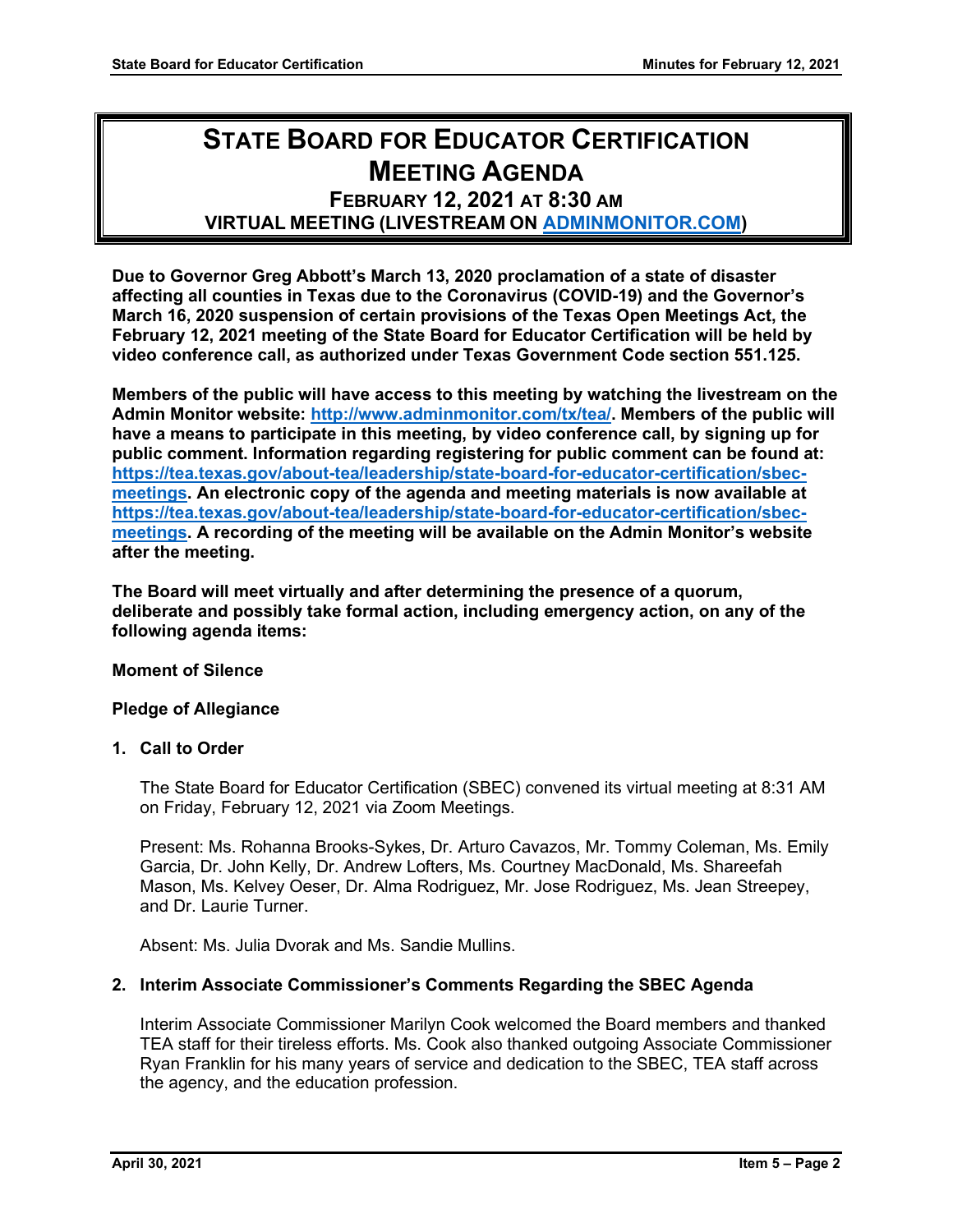#### **3. Public Comment**

None.

#### **CONSENT AGENDA**

#### **4. Consider and Take Appropriate Action on Request to Approve December 11, 2020 Board Meeting Minutes**

The December 11, 2020 meeting minutes were approved.

#### **DISCUSSION AND ACTION**

#### **5. Consider and Take Appropriate Action on Adoption of Proposed Amendment to 19 TAC Chapter 230, Professional Educator Preparation and Certification, Subchapter A, General Provisions, §230.1, Definitions**

Ms. McLoughlin presented this item to the Board. She explained that this item provided the SBEC the opportunity to adopt the proposed amendment to §230.1(17), which would update the definition of a pilot exam to indicate that the edTPA performance assessment pilot will be subject to review by the SBEC prior to September 1, 2022, rather than the original review date of September 1, 2021. She shared that the intent of the proposed update to the pilot review date was to provide programs engaged in the edTPA pilot flexibility and a longer runway due to the impact of COVID-19. She shared that at the October 2020 meeting, the SBEC signaled the approval of the extension of the pilot and at the December meeting the SBEC took action to propose the amendment. Ms. McLoughlin shared the item received 5 public comments. There were no questions from the Board.

#### **Motion and vote:**

*Motion was made by Ms. Brooks-Sykes to adopt the proposed amendment to 19 TAC Chapter 230, Professional Educator Preparation and Certification, Subchapter A, General Provisions, §230.1, Definitions, to be published as proposed in the Texas Register. Second was made by Ms. MacDonald, and the Board voted unanimously in favor of the motion.*

#### **6. Consider and Take Appropriate Action on Proposed Review of 19 TAC Chapter 231, Requirements for Public School Personnel Assignments**

Ms. Cook presented this item to the Board. She explained this chapter establishes the rules specific to personnel assignments and identifies the appropriate SBEC-issued certificates to qualify for placement into various roles. Ms. Cook stated this is a mandatory review of the chapter that aligns with the four-year rule review cycle for all state agency rules. Ms. Cook thanked the Board for their ongoing support of rulemaking specific to this chapter and shared that she anticipated public comments would afford her an opportunity to return in the future with proposed rule changes for the Board's consideration. There were no questions from the Board.

Public Comment was provided by: John Owen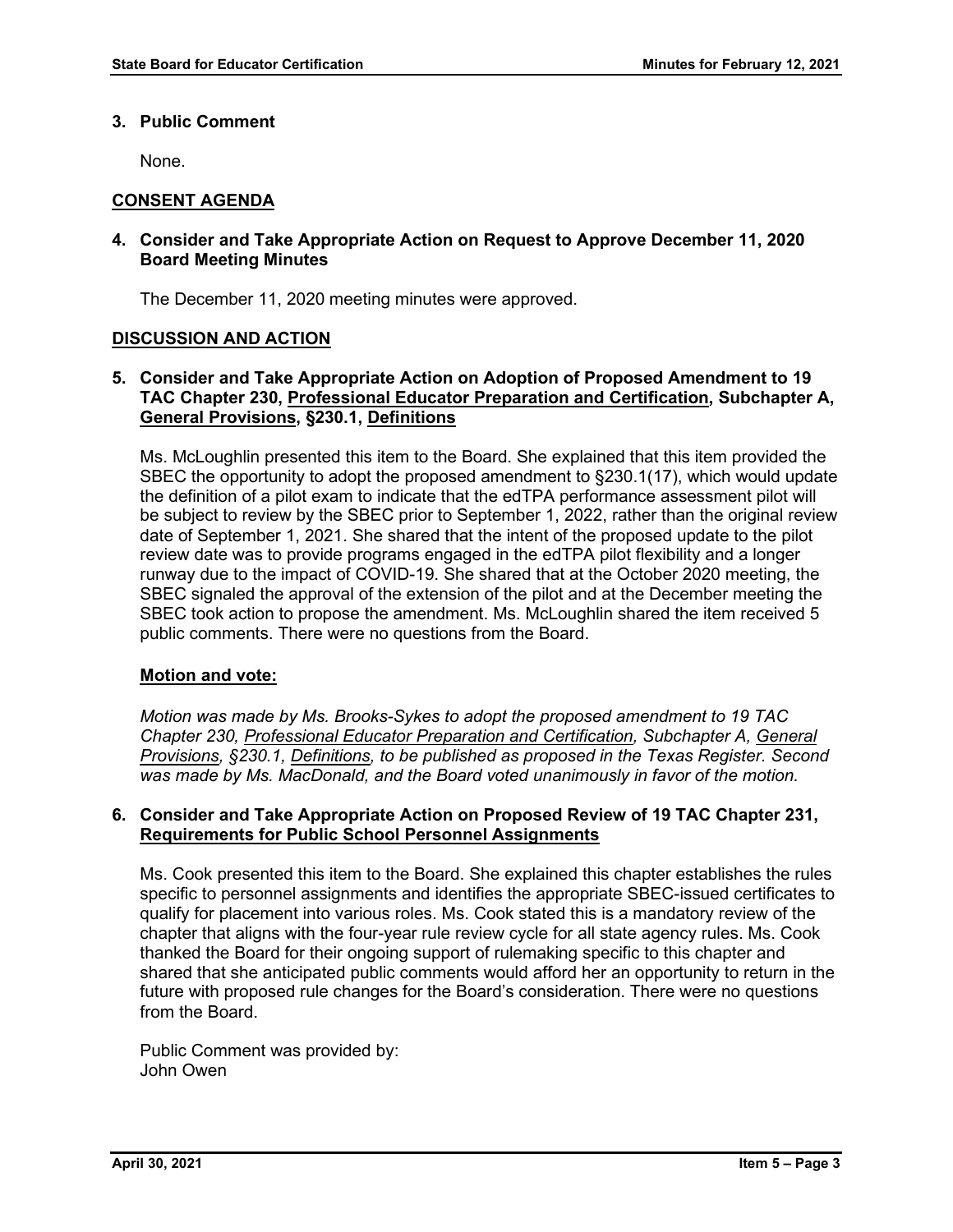#### **Motion and vote:**

*Motion was made by Ms. Streepey to propose the four-year rule review of 19 TAC Chapter 231, Requirements for Public School Personnel Assignments. Second was made by Ms. Brooks-Sykes, and the Board voted unanimously in favor of the motion.*

#### **7. Consider and Take Appropriate Action on Proposed Review of 19 TAC Chapter 245, Certification of Educators from Other Countries**

Ms. Cook presented this item to the Board. She explained this chapter establishes the rules specific to certificate issuance for individuals licensed to teach in other countries. Ms. Cook stated this is a mandatory review of the chapter that aligns with the four-year rule review cycle for all state agency rules. Ms. Cook shared that she anticipated public comments would afford her an opportunity to return in the future with proposed rule changes for the Board's consideration. There were no questions from the Board.

#### **Motion and vote:**

*Motion was made by Mr. Coleman to propose the four-year rule review of 19 TAC Chapter 245, Certification of Educators from Other Countries. Second was made by Ms. MacDonald, and the Board voted unanimously in favor of the motion.*

#### **8. Consider and Take Appropriate Action on Request to Approve 2019–2020 Accountability System for Educator Preparation (ASEP) Accreditation Statuses**

Dr. Olofson and Ms. Pogue presented this item to the Board. Dr. Olofson explained the accountability system and highlighted that at the October 2020 meeting the Board had adopted rule text creating the status of Not Rated: Declared State of Disaster for the 2019- 2020 academic year. Ms. Pogue indicated the opportunity for further discussion about 2020- 2021 ASEP at the upcoming meeting, and that TEA was continuing to collect input from stakeholders.

Dr. Kelley asked about the performance measure for field observations. Dr. Olofson noted that the requirement for observations is also in Chapter 228, and that the performance standard of 95% provides a small amount of flexibility for programs. Ms. Garcia added that the performance standard allows for flexibility related to candidate life events. Dr. Lofters asked about the timing of the implementation of the student achievement indicator. Dr. Olofson clarified that this data will become available as the TEA team that calculates the growth measure is able to calculate it.

## **Motion and vote:**

*Motion was made by Dr. Kelley to approve the 2019–2020 Accountability System for Educator Preparation Programs accreditation statuses as presented. Second was made by Ms. Streepey, and the Board voted unanimously in favor of the motion.*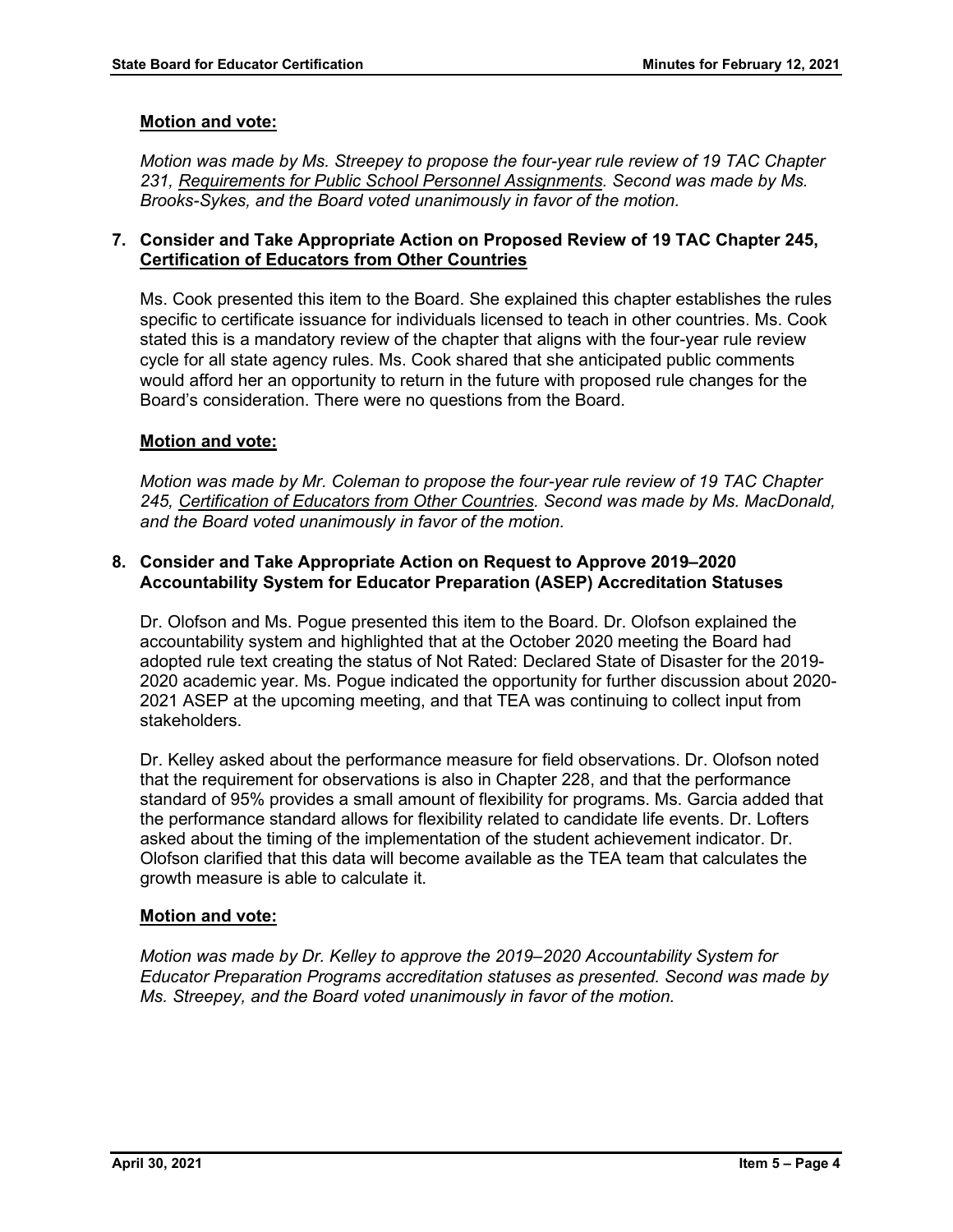#### **9. Consider and Take Appropriate Action on Request to Approve 2019–2020 Educator Preparation Program (EPP) Commendations**

Dr. Olofson presented this item to the Board. He explained the commendation framework and the related processes for determining commendations. Dr. Olofson highlighted the innovative educator preparation category, and described the processes related to this commendation and work of the SBEC EPP Commendations Committee. Mr. Rodriguez, the chair of the SBEC EPP Commendations Committee, provided an overview of the work of the committee and the decision-making process. He noted the high quality of the applicant programs and identified the three programs recommended for commendation in this category. He further noted that Ms. Garcia, as a representative of Urban Teachers, did not participate in scoring or voting related to that program. Dr. Rodriguez, Ms. Streepey, and Ms. Oeser commented on the quality of the identified programs, and that the practices highlighted can benefit the field.

Dr. Rodriguez asked about some of the performance standards and the number of programs identified for commendations. Dr. Olofson clarified that programs that are not eligible for commendations are removed from the list following the calculations. Dr. Cavazos thanked the committee for their work and noted that EPPs can learn from each other.

## **Motion and vote:**

*Motion was made by Dr. Kelley to approve the 2019–2020 Educator Preparation Program Commendations as presented. Second was made by Dr. Turner, and the Board voted unanimously in favor of the motion.*

## **10. Appointment of Committee Chair and Members to the SBEC EPP Commendations Committee**

Dr. Olofson presented this item to the Board. He explained that this item provides the opportunity for the Board chair to appoint a committee chair, and for Board members to volunteer for the committee. He also described the nature of the committee work.

Ms. Streepey, Ms. MacDonald, Dr. Kelley, Dr. Rodriguez, Ms. Garcia, and Ms. Mason volunteered for the committee. Dr. Cavazos appointed Dr. Kelley as the chair of the committee. Dr. Cavazos thanked Mr. Rodriguez for his service as the outgoing committee chair.

#### **11. Consider and Take Appropriate Action on Approval of Educator Preparation Advisory Committee (EPAC) Members**

Ms. Pogue presented this item to the Board. She laid out the process TEA staff utilized in following the Board's directive at the October 2020 SBEC meeting to expand the EPAC membership to reflect the Board's oversight and composition. Ms. Pogue presented the three categories of membership submissions: professional organizations were afforded one representative; EPP members representing diverse sizes, types, and locations; and non-EPP members, three of which are classroom teachers representing diverse assignments and types of districts. She shared that staff received 59 nomination forms for the 31 slated spots, and that those not recommended at this time would be utilized for future EPAC openings.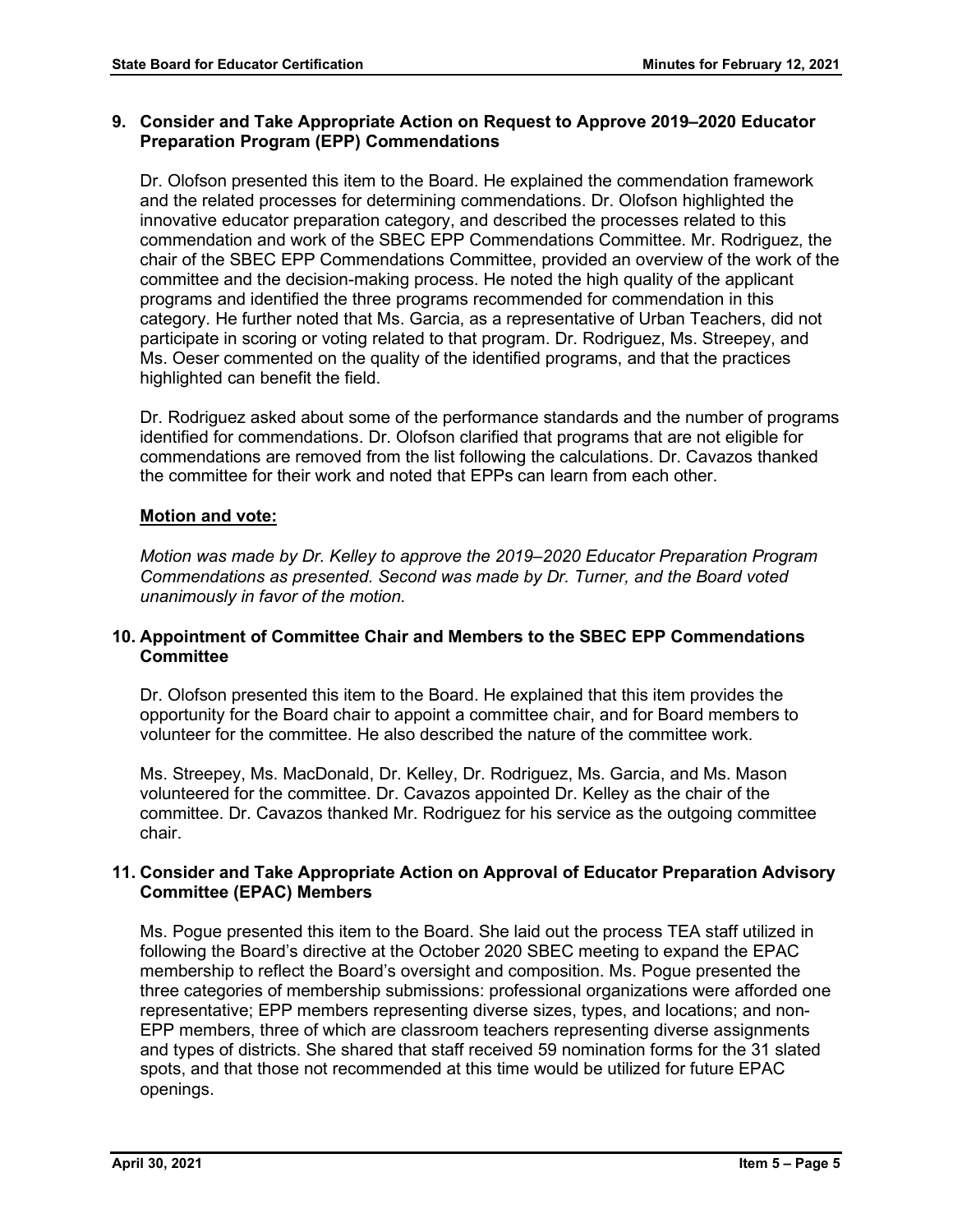Dr. Rodriguez and Mr. Rodriguez requested additional information regarding the process used in determining the recommended EPAC membership to ensure proper proportion of EPP program type as reflected in the state, as well as ensuring diversity, equity, and inclusion. Dr. Cavazos directed TEA staff to provide a deep dive to the Board at a future meeting regarding the requests.

## **12. Revisions to the Board Operating Policies and Procedures (BOPP)**

Ms. Pogue presented this item to the Board. She stated that this item will satisfy the annual review of the BOPP as well as allow for revisions regarding Board Committees to reflect current SBEC decisions and practice. The changes that the Board made regarding SBEC Committees are:

- Striking the Legislative Committee to reflect the Board moving away from the committee structure to the full Board structure in receiving legislative updates.
- Adding the EPP Commendations Committee to reflect the Board adding this committee in February 2020 to review EPP applications for SBEC commendations to the full Board.
- Updating the EPAC committee to reflect the expansion of the committee to reflect the Board's oversight and composition.

The SBEC recessed at 10:03 AM.

The SBEC reconvened at 10:13 AM.

#### **DISCIPLINARY CASES**

#### **13. Pending or Contemplated Litigation, including Disciplinary Cases**

**A. Defaults**

#### **Rehearing of Motion for Default Judgment**

1. In the Matter of Shauna Wells; Action to be taken: Reconsider Issuance of Default Judgment to determine whether Respondent had good cause for default

Staff recommendation: Deny Default Judgment due to Respondent's good cause for default

#### **Motion and vote:**

*Motion was made by Ms. Brooks-Sykes that the Board deny staff's request for the issuance of default judgement because Shauna Wells had good cause for her failure to file an answer timely. Second was made by Mr. Coleman, and the Board voted unanimously in favor of the motion.* 

#### **No Answer Defaults**

1. In the Matter of Claire Berger; Action to be taken: Consideration of Issuance of Default **Judgment**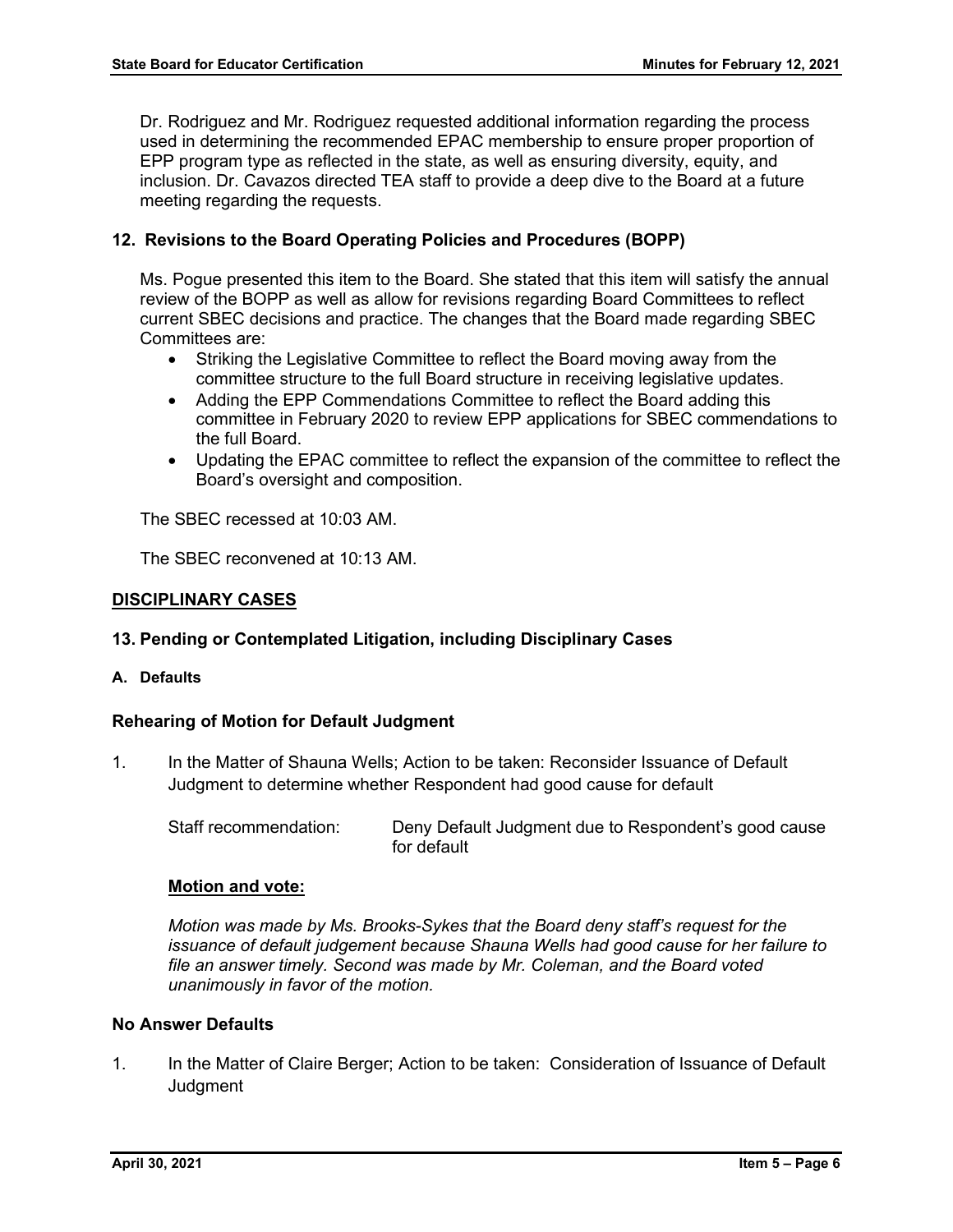Staff recommendation: 1-year suspension

2. In the Matter of Audriel Brooks; Action to be taken: Consideration of Issuance of Default **Judament** 

Staff recommendation: 1-year suspension

3. In the Matter of Ashley Danielle Hall; Action to be taken: Consideration of Issuance of Default Judgment

Staff recommendation: 1-year suspension

4. In the Matter of David Gavin; Action to be taken: Consideration of Issuance of Default **Judgment** 

Staff recommendation: 1-year suspension

5. In the Matter of Nicholas Young; Action to be taken: Consideration of Issuance of Default Judgment

Staff recommendation: 1-year suspension

6. In the Matter of Christopher Coronado; Action to be taken: Consideration of Issuance of Default Judgment

Staff recommendation: Permanent Revocation

7. In the Matter of Vinod Madathil Kunju; Action to be taken: Consideration of Issuance of Default Judgment

Staff recommendation: Permanent Revocation

8. In the Matter of Jared Masood; Action to be taken: Consideration of Issuance of Default **Judgment** 

Staff recommendation: Permanent Revocation

9. In the Matter of Kito Cilombo Queen; Action to be taken: Consideration of Issuance of Default Judgment

Staff recommendation: Permanent Revocation

10. In the Matter of Roberto Silva, Jr.; Action to be taken: Consideration of Issuance of Default Judgment

Staff recommendation: Permanent Revocation

15. In the Matter of Andre Lamont Evans; Action to be taken: Consideration of Issuance of Default Judgment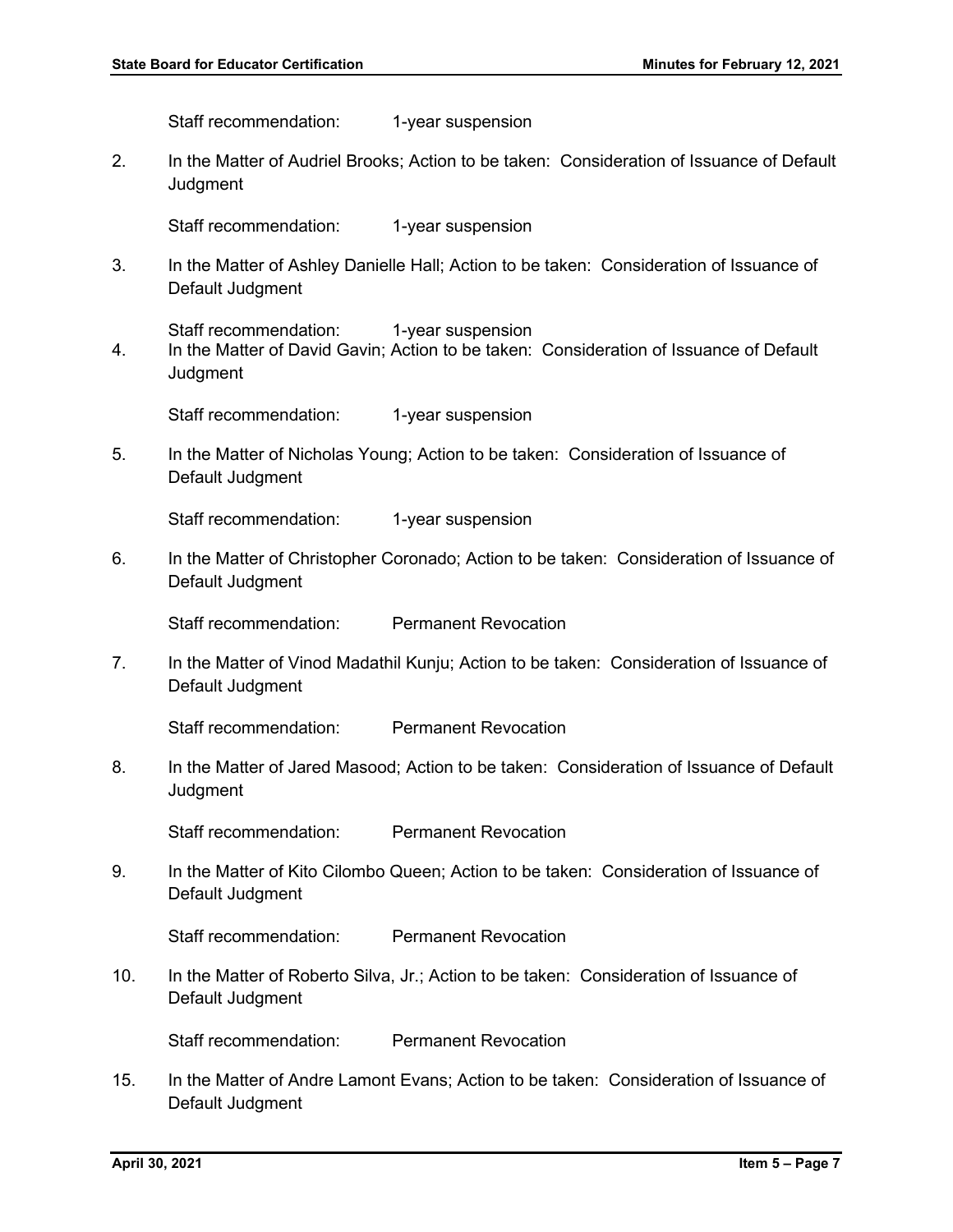|     | Staff recommendation:                                                                                     | 2-year suspension                                                                            |
|-----|-----------------------------------------------------------------------------------------------------------|----------------------------------------------------------------------------------------------|
| 18. | of Default Judgment                                                                                       | In the Matter of Carolyn Swisher Daniels; Action to be taken: Consideration of Issuance      |
|     | Staff recommendation:                                                                                     | Revocation                                                                                   |
| 19. | In the Matter of Brian Keith DeShay; Action to be taken: Consideration of Issuance of<br>Default Judgment |                                                                                              |
|     | Staff recommendation:                                                                                     | Revocation                                                                                   |
| 20. | Default Judgment                                                                                          | In the Matter of Marvin Louis Johnson; Action to be taken: Consideration of Issuance of      |
|     | Staff recommendation:                                                                                     | Revocation                                                                                   |
| 21. | Judgment                                                                                                  | In the Matter of Artis Wilson, II.; Action to be taken: Consideration of Issuance of Default |
|     | Staff recommendation:                                                                                     | Revocation                                                                                   |
| 22. | Judgment                                                                                                  | In the Matter of Abel York; Action to be taken: Consideration of Issuance of Default         |
|     | Staff recommendation:                                                                                     | Revocation                                                                                   |
| 23. | In the Matter of Myron T. Cumby; Action to be taken: Consideration of Issuance of<br>Default Judgment     |                                                                                              |
|     | Staff recommendation:                                                                                     | 7-year suspension and proof of successful completion of<br>substance abuse treatment program |
| 24. | In the Matter of Brittany N. Krantz; Action to be taken: Consideration of Issuance of<br>Default Judgment |                                                                                              |
|     | Staff recommendation:                                                                                     | 6-year suspension and proof of successful completion of<br>substance abuse treatment program |
| 27. | In the Matter of Mary Lynn Cain; Action to be taken: Consideration of Issuance of<br>Default Judgment     |                                                                                              |
|     | Staff recommendation:                                                                                     | 2-year suspension and proof of successful completion of<br>substance abuse treatment program |
| 29. | of Default Judgment                                                                                       | In the Matter of Cassandra L. Bransford; Action to be taken: Consideration of Issuance       |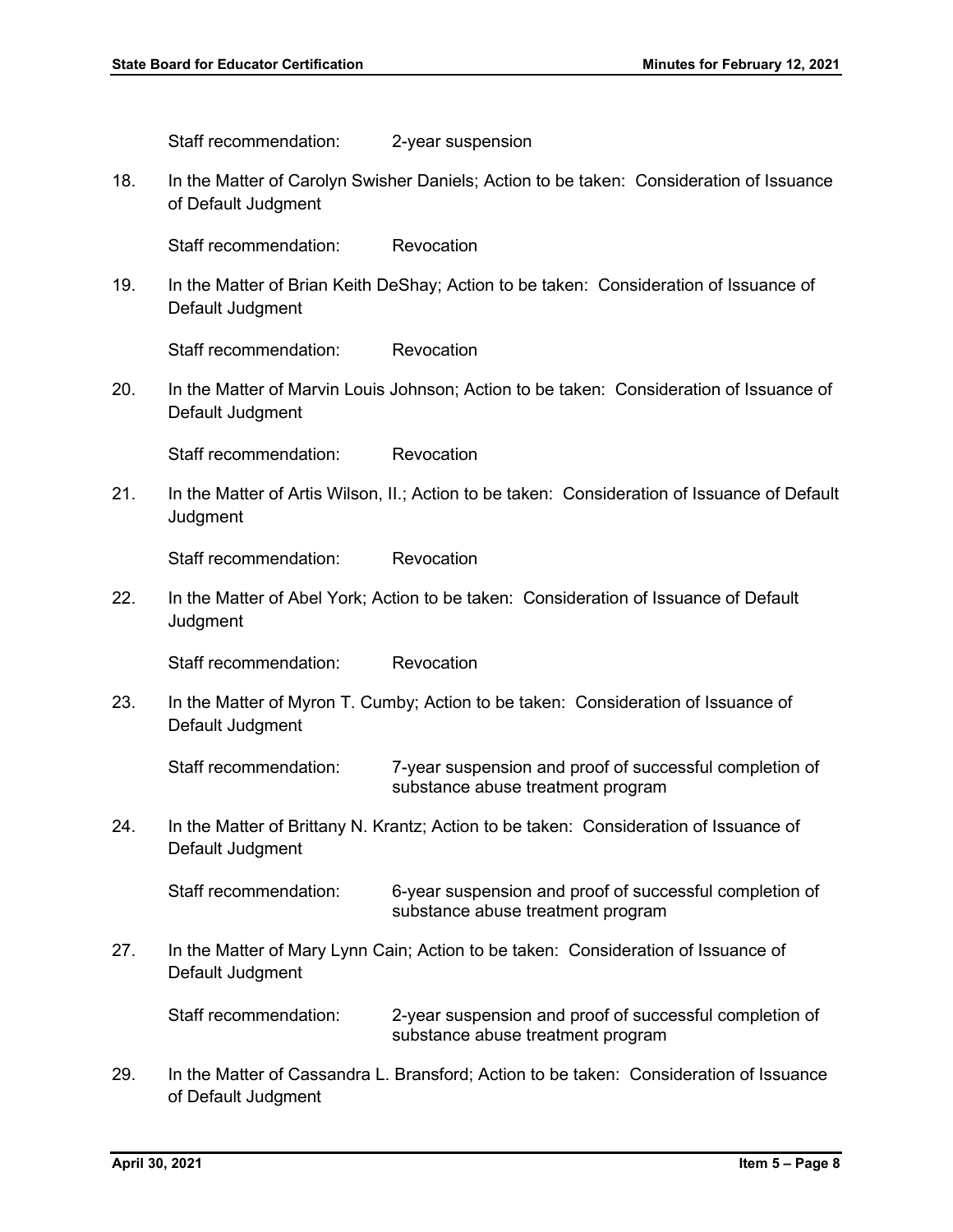Staff recommendation: 5-year suspension

#### **Motion and vote:**

*Motion was made by Mr. Coleman that the Board grant Staff's request for issuance of default on cases numbered 1 – 29, as listed on the agenda, excluding cases numbered 11, 12, 13, 14, 16, 17, 25, 26, and 28, and enter final orders consistent with staff's recommendations. Second was made by Ms. Brooks-Sykes, and the Board voted unanimously in favor of the motion.* 

11. In the Matter of Julian Garcia; Action to be taken: Consideration of Issuance of Default **Judgment** 

Staff recommendation: Revocation

Ms. Mason recused herself from voting.

#### **Motion and vote:**

*Motion was made by Mr. Coleman that the Board grant staff's request for issuance of default judgment and enter a final order consistent with staff's recommendation. Second was made by Mr. Rodriguez, and the Board voted unanimously in favor of the motion.* 

13. In the Matter of Manuel Bejarano; Action to be taken: Consideration of Issuance of Default Judgment

Staff recommendation: Revocation

#### **Motion and vote:**

*Motion was made by Ms. Brooks-Sykes that the Board grant staff's request for issuance of default judgment and enter a final order issuing a sanction of permanent revocation. Second was made by Mr. Coleman, and the Board voted unanimously in favor of the motion.*

14. In the Matter of Scott Courtney Berry; Action to be taken: Consideration of Issuance of Default Judgment

Staff recommendation: Revocation

#### **Motion and vote:**

*Motion was made by Ms. Brooks-Sykes that the Board grant staff's request for issuance of default judgment and enter a final order issuing a sanction of permanent revocation. Second was made by Dr. Turner, and the Board voted unanimously in favor of the motion.*

16. In the Matter of Sondra R. Madewell; Action to be taken: Consideration of Issuance of Default Judgment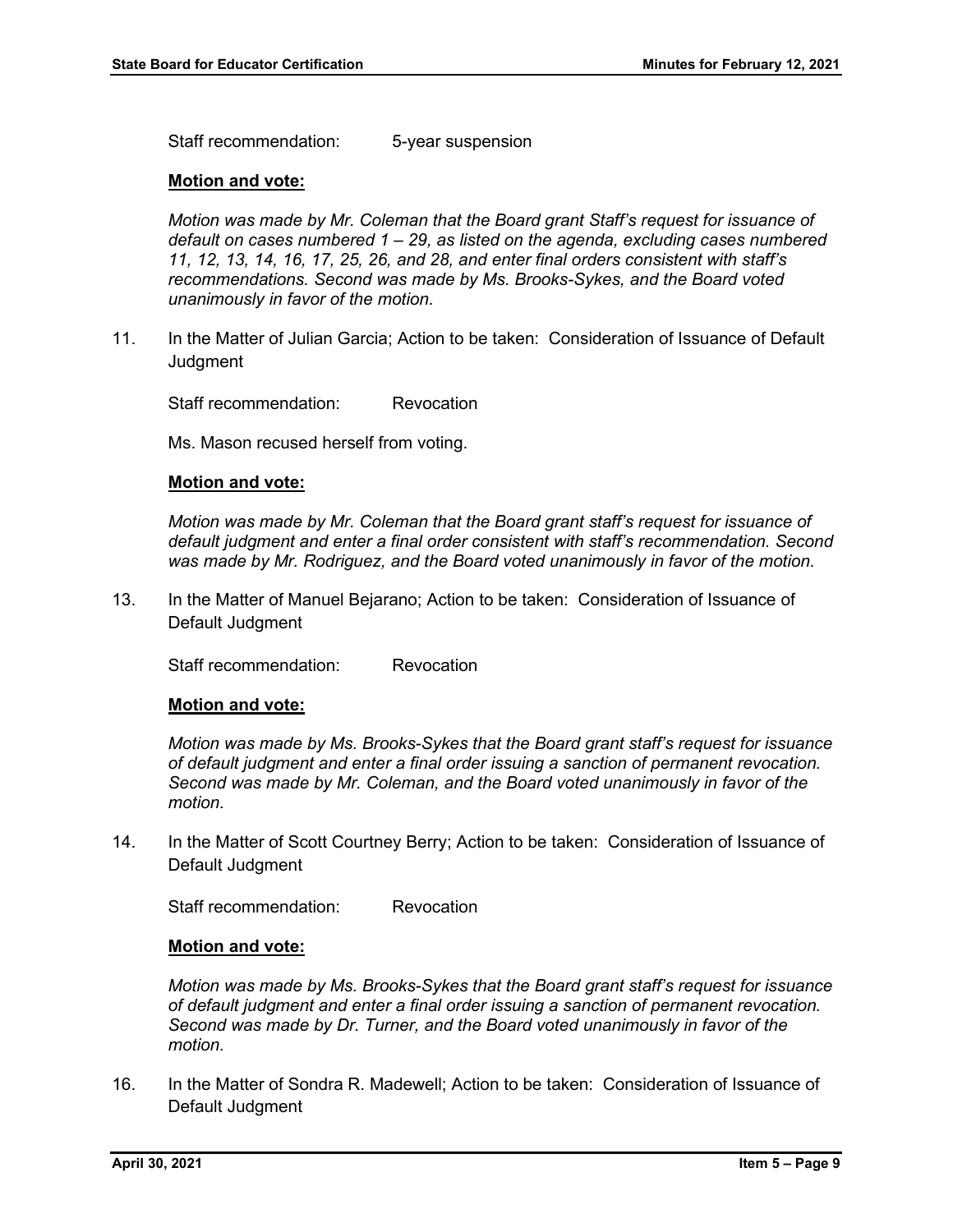Staff recommendation: 5-year suspension

#### **Motion and vote:**

*Motion was made by Mr. Coleman that the Board grant staff's request for issuance of default judgment and enter a final order issuing a sanction of revocation. Second was made by Dr. Kelly, and the Board voted unanimously in favor of the motion.*

17. In the Matter of William Lynn Merrell; Action to be taken: Consideration of Issuance of Default Judgment

Staff recommendation: 5-year suspension

#### **Motion and vote:**

*Motion was made by Mr. Coleman that the Board grant staff's request for issuance of default judgment and enter a final order issuing a sanction of revocation. Second was made by Ms. Brooks-Sykes, and the Board voted unanimously in favor of the motion.*

25. In the Matter of Glenn E. Bass; Action to be taken: Consideration of Issuance of Default **Judgment** 

Staff recommendation: 3-year suspension and proof of successful completion of substance abuse treatment program

#### **Motion and vote:**

*Motion was made by Ms. Brooks-Sykes that the Board grant staff's request for issuance of default judgment and enter a final order issuing a sanction of a five (5) year suspension and proof of successful completion of a substance abuse treatment program. Second was made by Dr. Turner, and the Board voted unanimously in favor of the motion.*

26. In the Matter of Arthur Ray Thomas; Action to be taken: Consideration of Issuance of Default Judgment

Staff recommendation: 2-year suspension and proof of successful completion of substance abuse treatment program

#### **Motion and vote:**

*Motion was made by Ms. Brooks-Sykes that the Board grant staff's request for issuance of default judgment and enter a final order issuing a sanction of a five (5) year suspension and proof of successful completion of a substance abuse treatment program. Second was made by Dr. Turner, and the Board voted unanimously in favor of the motion.*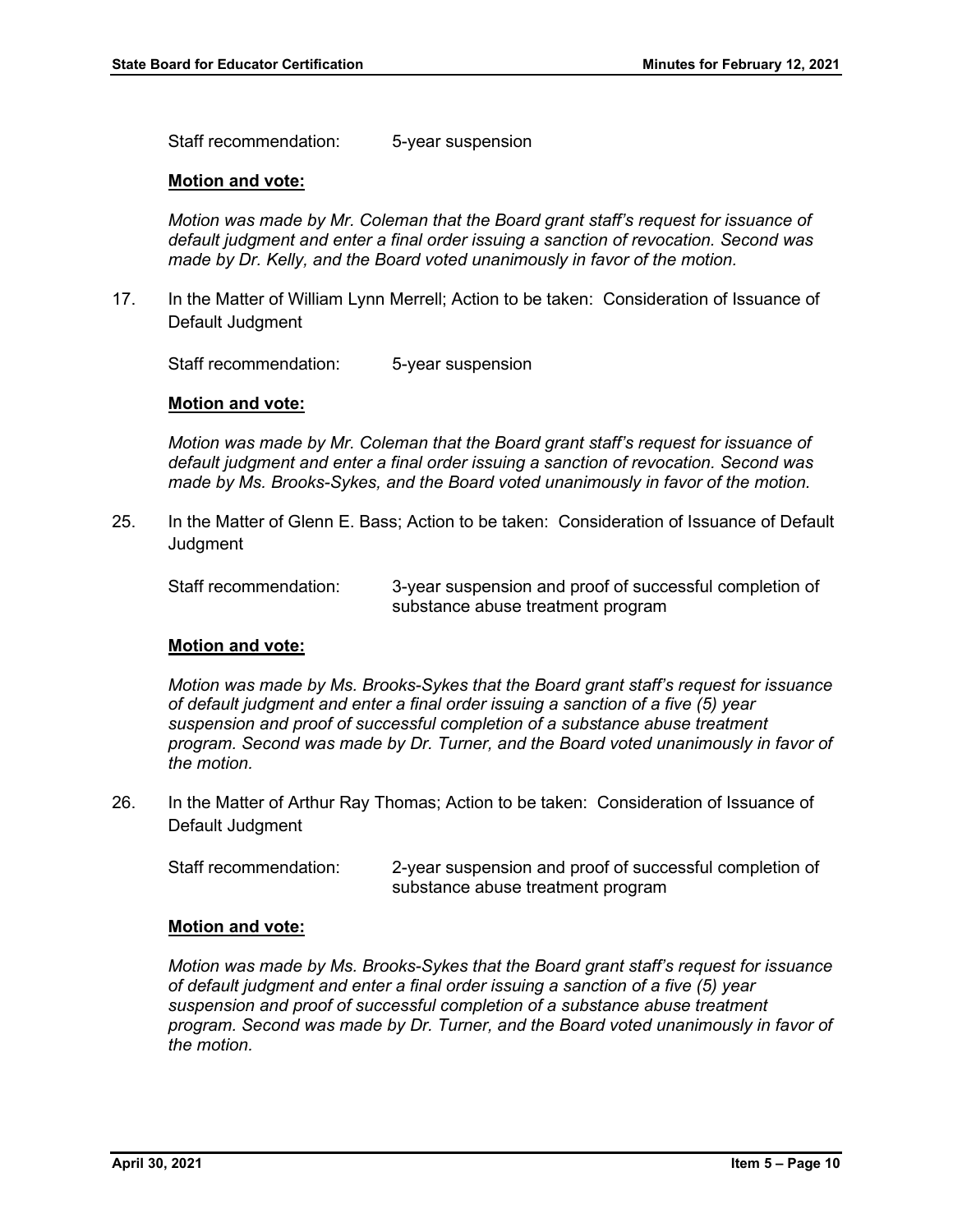#### **The following cases were pulled by TEA staff and no action was taken:**

12. In the Matter of Diamant Ivan Mihaloglou; Action to be taken: Consideration of Issuance of Default Judgment

Staff recommendation: Revocation

28. In the Matter of Phyllis Renee Taylor; Action to be taken: Consideration of Issuance of Default Judgment

Staff recommendation: 4-year suspension

#### **B. Contested Cases**

Proposals for Decision

1. Docket No. 701204078.EC, Texas Education Agency, Educator Leadership and Quality Division v Jose Gonzalez; Action to be taken: Consideration of Proposal for Decision and Issuance of Final Order.

ALJ Recommendation: Permanent Revocation

Staff Recommendation: Accept ALJ recommendation

Mr. Hensley represented TEA staff. Mr. Gonzalez represented himself.

#### **Motion and vote:**

*Motion was made by Dr. Kelly that the Board accept the proposal for decision and issue a final order consistent with the ALJ's recommendation. Mr. Gonzalez's educator certificates should be permanently revoked. Second was made by Ms. Streepey, and the Board voted unanimously in favor of the motion.* 

2. Docket No. 701204213.EC, Texas Education Agency, Educator Leadership and Quality Division v. Kenneth Robinson; Action to be taken: Consideration of Proposal for Decision and Issuance of Final Order.

ALJ Recommendation: Revocation Staff Recommendation: Accept ALJ recommendation

#### **Motion and vote:**

*Motion was made by Mr. Coleman that the Board accept the proposal for decision and issue a final order consistent with the ALJ's recommendation. Mr. Robinson's paraprofessional certificate should be revoked. Second was made by Ms. MacDonald, and the motion passed with Mr. Coleman, Dr. Kelly, Ms. MacDonald, Mr. Rodriguez, Ms. Streepey, and Dr. Turner in favor of the motion, Ms. Brooks-Sykes and Ms. Mason voting against the motion.*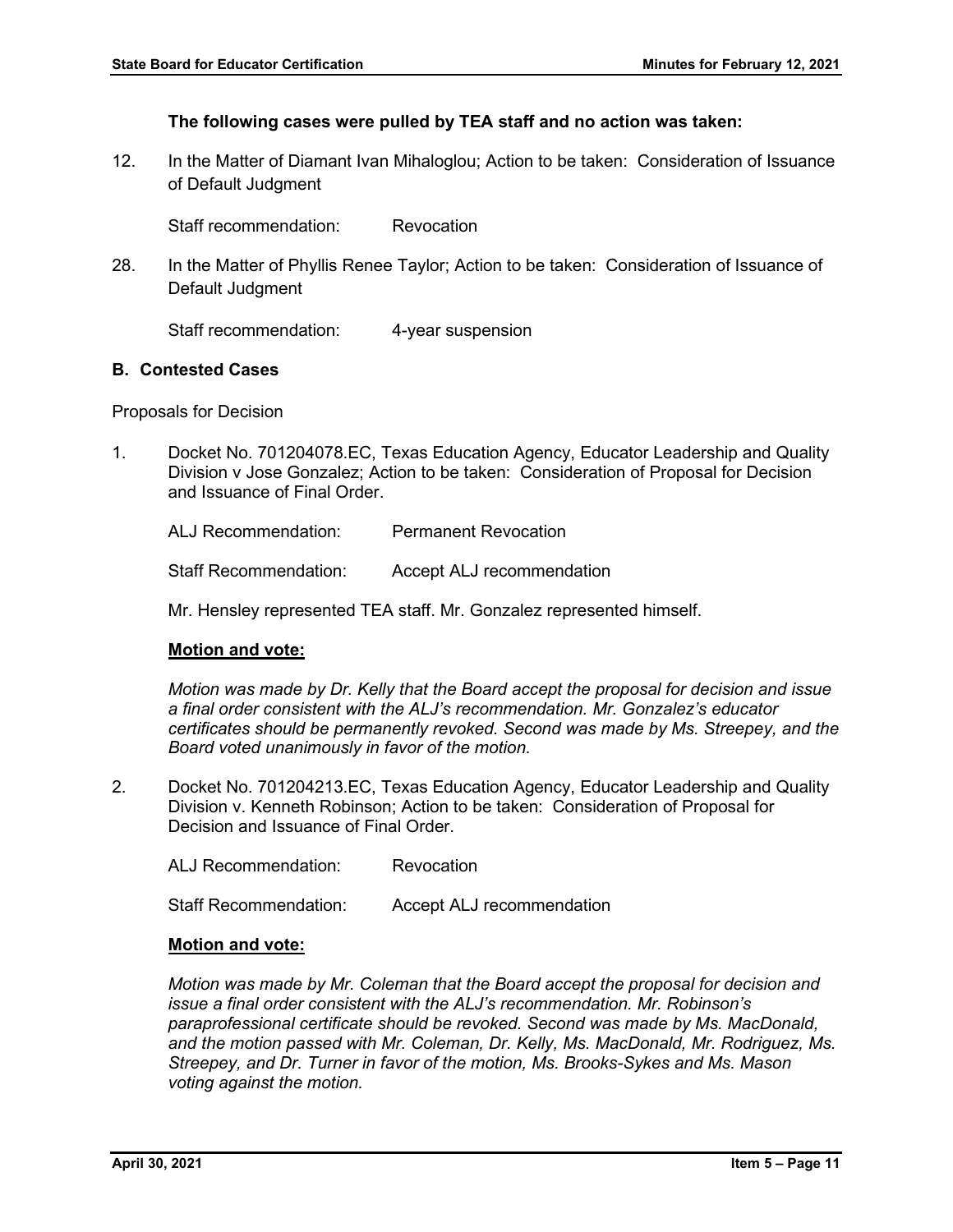3. Docket No. 701204330.EC, Texas Education Agency, Educator Leadership and Quality Division v. Michael Trezvant-Ebbs, Amia Lynn Young-Trezvant, and Puntwida Trezvant; Action to be taken: Consideration of Proposal for Decision and Issuance of Final Order.

| ALJ Recommendation: | Deny the application of Michael Trezvant-Ebbs for              |
|---------------------|----------------------------------------------------------------|
|                     | Educator Certificates: Affirm the cancellation of certificates |
|                     | of Amia Lynn Young-Trezvant and Puntwida Trezvant              |
|                     |                                                                |

Staff Recommendation: Accept ALJ recommendations

Mr. Crabtree represented TEA staff. Mr. Michael Trezvant-Ebbs, Ms. Amia Lynn Young-Trezvant, and Ms. Punwida Trezvant did not appear.

#### **Motion and vote:**

*Motion was made by Ms. Brooks-Sykes that the Board accept the Proposal for Decision and Issue a Final Order consistent with the ALJ's recommendations. Mr. Trezvant-Ebbs's application for educator certificate should be denied and the educator certificates of Ms. Young-Trezvant and Ms. Trezvant should be cancelled. Second was made by Dr. Kelly and the Board voted unanimously in favor of the motion.*

4. Docket No. 701203734.EC, Texas Education Agency, Educator Leadership and Quality Division v. John Michael Banas; Action to be taken: Consideration of Proposal for Decision and Issuance of Final Order.

ALJ Recommendation: No disciplinary action to be taken

Staff Recommendation: 1-year suspension

Ms. Gokhale represented TEA staff. Ms. Kayleigh Smith represented respondent.

#### **Motion and vote:**

*Motion was made by Mr. Coleman that the Board adopt the Proposal for Decision including Findings of Fact Nos. 1 -- 24 and Conclusions of Law Nos. 1 -- 5. I move that the Board modify Conclusion of Law Nos. 6 and 7 as follows:*

*6. Respondent did not have good cause for his resignation without the required notice or consent.* 

*7. Based on the Findings of Fact and Conclusions of Law, Respondent's educator certificate should be suspended for one year.*

*This modification of sanction is permissible pursuant to Texas Government Code §2001.058(e) and is necessary because the Administrative Law Judge did not properly apply Board rules.*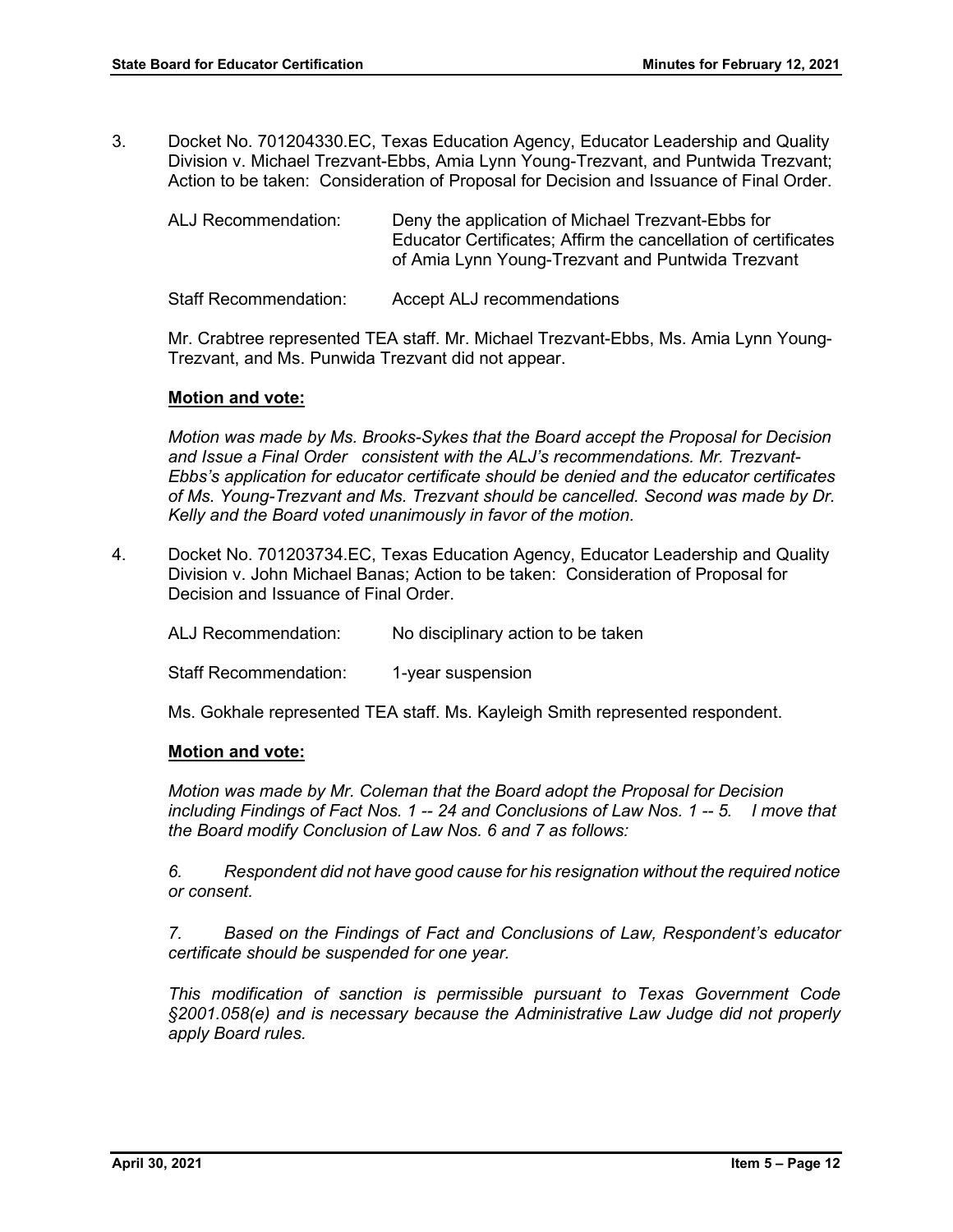*The Findings of Fact show that when Mr. Banas signed his contract on July 31, 2019, he already knew both that his wife was injured and unable to perform many household duties, and that his children would leave home to return to school in August 2019.*

*The Findings of Fact do not reflect any significant change in family circumstance that Mr. Banas did not know about at the time he signed his teaching contract.* 

*Therefore, Mr. Banas did not have good cause to abandon his contract.*

*The Findings of Fact do not include any mitigating factors.* 

*The minimum sanction for contract abandonment under the Board's rules is a one-year suspension.*

*I therefore move that Mr. Banas's educator certificates be SUSPENDED for ONE YEAR. Second was made by Dr. Turner and the motion passed with Mr. Coleman, Ms. Mason, Ms. Streepey, Dr. Turner and Dr. Cavazos voting in favor of the motion, and Ms. Brooks-Sykes, Mr. Rodriguez, Ms. MacDonald and Dr. Kelly voting against the motion.* 

5. Docket No. 701203738.EC, Texas Education Agency, Educator Leadership and Quality Division v. Alexandro A. Giraud; Action to be taken: Consideration of Proposal for Decision and Issuance of Final Order.

ALJ Recommendation: 11-month suspension Staff Recommendation: Accept ALJ recommendation

Ms. Kumar represented TEA staff. Mr. Alexandro Giraud represented himself.

#### **Motion and vote:**

*Motion was made by Dr. Kelly that the Board accept the Proposal for Decision and Issue a Final Order consistent with the ALJ's recommendation. Mr. Giraud's educator certificates should be suspended for 11-months. Second was made by Mr. Rodriguez, and the Board voted unanimously in favor of the motion.*

- 6. Docket No. 701210057.EC, Texas Education Agency, Educator Leadership and Quality Division v. Beverly Michele Banda; Action to be taken: Consideration of Proposal for Decision and Issuance of Final Order.
	- ALJ Recommendation: 9-month suspension

Staff Recommendation: 11-month suspension

#### **Motion and vote:**

*Motion was made by Mr. Rodriguez that the that the Board accept the Proposal for Decision and Issue a Final Order consistent with the ALJ's recommendation. Ms. Banda's educator certificates should be suspended for 9-months. Second was made by Ms. Brooks-Sykes and the motion passed with Mr. Coleman, Ms. Mason, Dr. Turner, Ms.*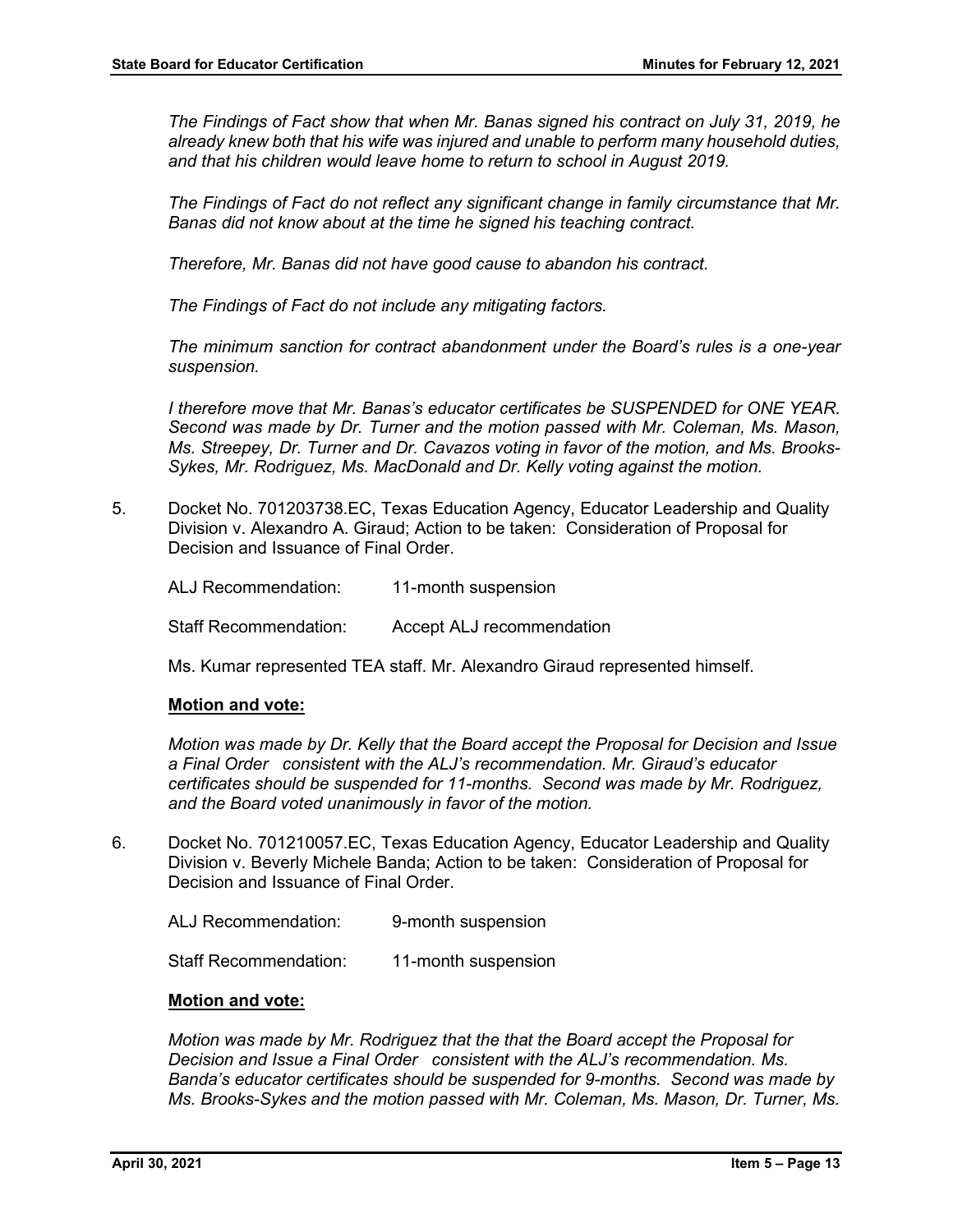*Brooks-Sykes, Mr. Rodriguez, Ms. MacDonald, Dr. Kelly voting in favor of the motion, and Ms. Streepey voting against the motion.*

7. Docket No. 701204549.EC, Texas Education Agency, Educator Leadership and Quality Division v. Anjanette Idom; Action to be taken: Consideration of Proposal for Decision and Issuance of Final Order.

ALJ Recommendation: 8-month suspension

Staff Recommendation: 11-month suspension

#### **Motion and vote:**

*Motion was made by Mr. Coleman that the Board accept the proposal for decision and issue a final order consistent with the ALJ's recommendation. Ms. Idom's educator certificates should be suspended for one (1) year. Second was made by Dr. Kelly, and the Board voted unanimously in favor of the motion.* 

8. Docket No. 701203630.EC, Texas Education Agency, Educator Leadership and Quality Division v. Horacio Barrientos; Action to be taken: Consideration of Proposal for Decision and Issuance of Final Order.

ALJ Recommendation: No disciplinary action to be taken

Staff Recommendation: Accept ALJ recommendation

#### **Motion and vote:**

*Motion was made by Dr. Kelly that the Board accept the proposal for decision and issue a final order consistent with the ALJ's recommendation. No disciplinary action should be taken against Mr. Barrientos's educator certificates. Second was made by Ms. Brooks-Sykes, and the Board voted unanimously in favor of the motion.* 

9. Docket No. 701201254.EC, Texas Education Agency, Educator Leadership and Quality Division v. Bonny Antiquene Nichols; Action to be taken: Consideration of Proposal for Decision and Issuance of Final Order.

ALJ Recommendation: No disciplinary action to be taken

Staff Recommendation: Accept ALJ recommendation

#### **Motion and vote:**

*Motion was made by Mr. Coleman that the Board accept the proposal for decision and issue a final order consistent with the ALJ's recommendation. No disciplinary action should be taken against Mr. Nichols's educator certificates. Second was made by Dr. Turner, and the Board voted unanimously in favor of the motion.*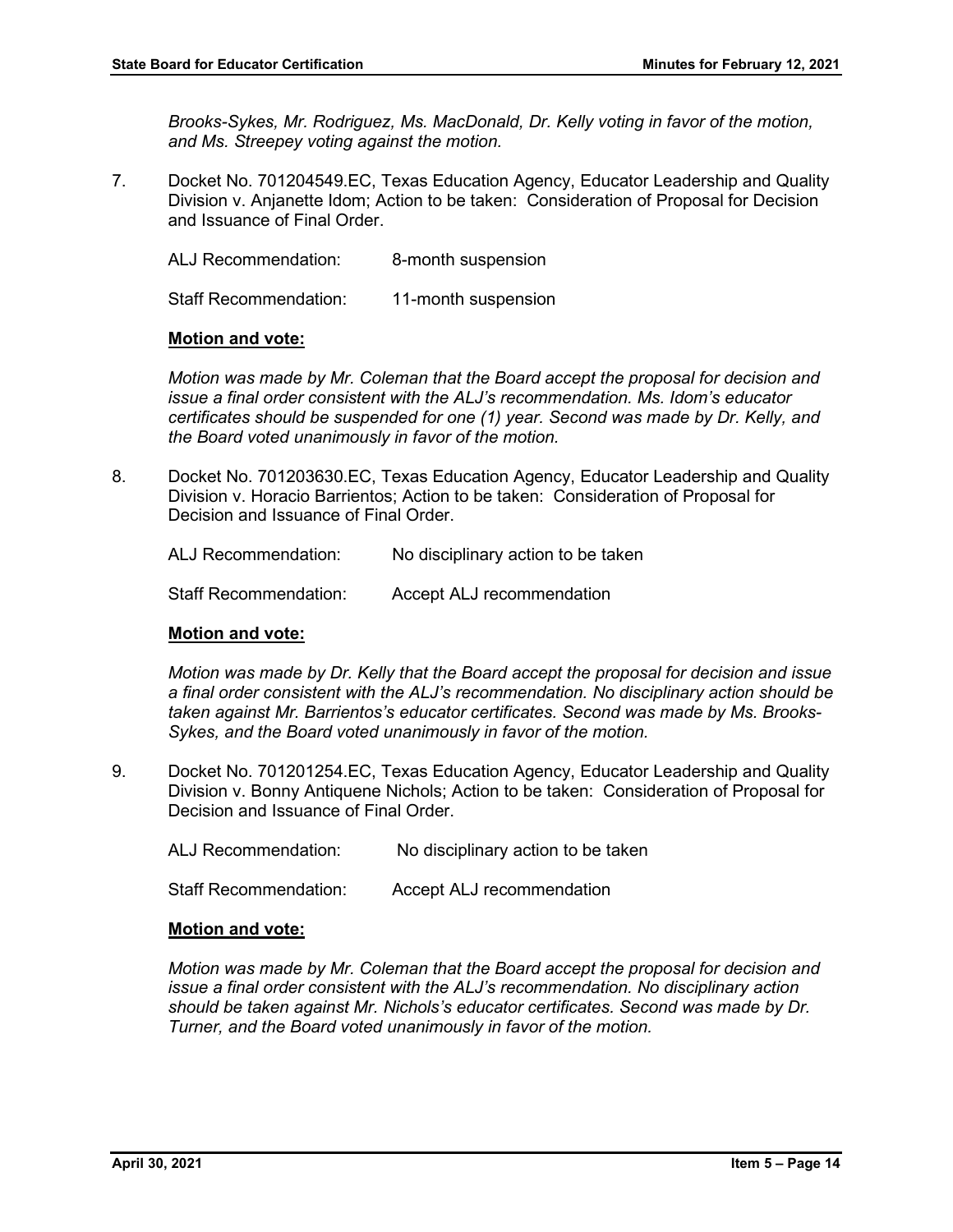#### **C. Court Cases**

#### *District Court Cases*

- 1. David Turner v. Texas Education Agency, Educator Certification and Standards Division; Cause No. D-1-GN-17-002298, In the 250<sup>th</sup> District Court of Travis County, Texas.
- 2. Bradley Keith Bowen v. Texas Education Agency, Educator Certification and Standards Division; Cause No. D-1-GN-18-004203, In the 98<sup>th</sup> District Court of Travis County, Texas.
- 3. Gilbert Salas v. Texas Education Agency, Educator Certification and Standards Division; Cause No. D-1-GN-19-008786, In the 345<sup>th</sup> District Court of Travis County, Texas.
- 4. David Demiglio v. Texas Education Agency, Educator Certification and Standards Division; Cause No. D-1-GN-20-001242, In the 459<sup>th</sup> District Court of Travis County, Texas.
- 5. Leo Joseph Tran v. Texas Education Agency, Educator Certification and Standards Division; Cause No. 20-0422, In the Supreme Court of Texas.

## **DISCUSSION ONLY**

## **14. Discussion of edTPA Pilot Updates**

Ms. McLoughlin presented this item to the Board. Ms. McLoughlin provided an overview of proposed topics for discussion related to the edTPA pilot over the course of the December 2020 and February, April, and July 2021 SBEC meetings. She shared that this item provided an update on edTPA pilot feedback trends and updates on the edTPA Year 3 pilot recruitment. Ms. McLoughlin shared that TEA staff have consistently solicited feedback on the edTPA pilot experience from all impacted stakeholders with a lens towards continuous improvement and provided a summary of feedback received from edTPA pilot programs. She then outlined supports and refinements that staff and the edTPA Regional Coordinators will implement during the Year 2 and Year 3 edTPA pilot to address these areas of feedback. Ms. McLoughlin then provided an update on edTPA Year 2 pilot portfolio submissions, stating that 158 candidates submitted edTPA portfolios in Fall 2020. Finally, Ms. McLoughlin provided an update on recruitment for the third year of the edTPA pilot, sharing that the application window opened on December 15, 2020 and would close on February 15, 2021, with programs notified of their acceptance to the pilot by February 26, 2021. She shared that TEA staff plan to share the full list of Year 3 edTPA pilot programs at the April 2021 SBEC meeting.

## **15. Discussion of Certification Test Updates**

Ms. McLoughlin presented this item to the Board. Ms. McLoughlin shared that after 19 months of coordinated effort, the 293 Science of Teaching Reading (STR) TExES exam and the associated House Bill (HB) 3 impacted certificates launched on January 1, 2021, in accordance with the HB 3 statutory mandate. She shared that in preparation for the launch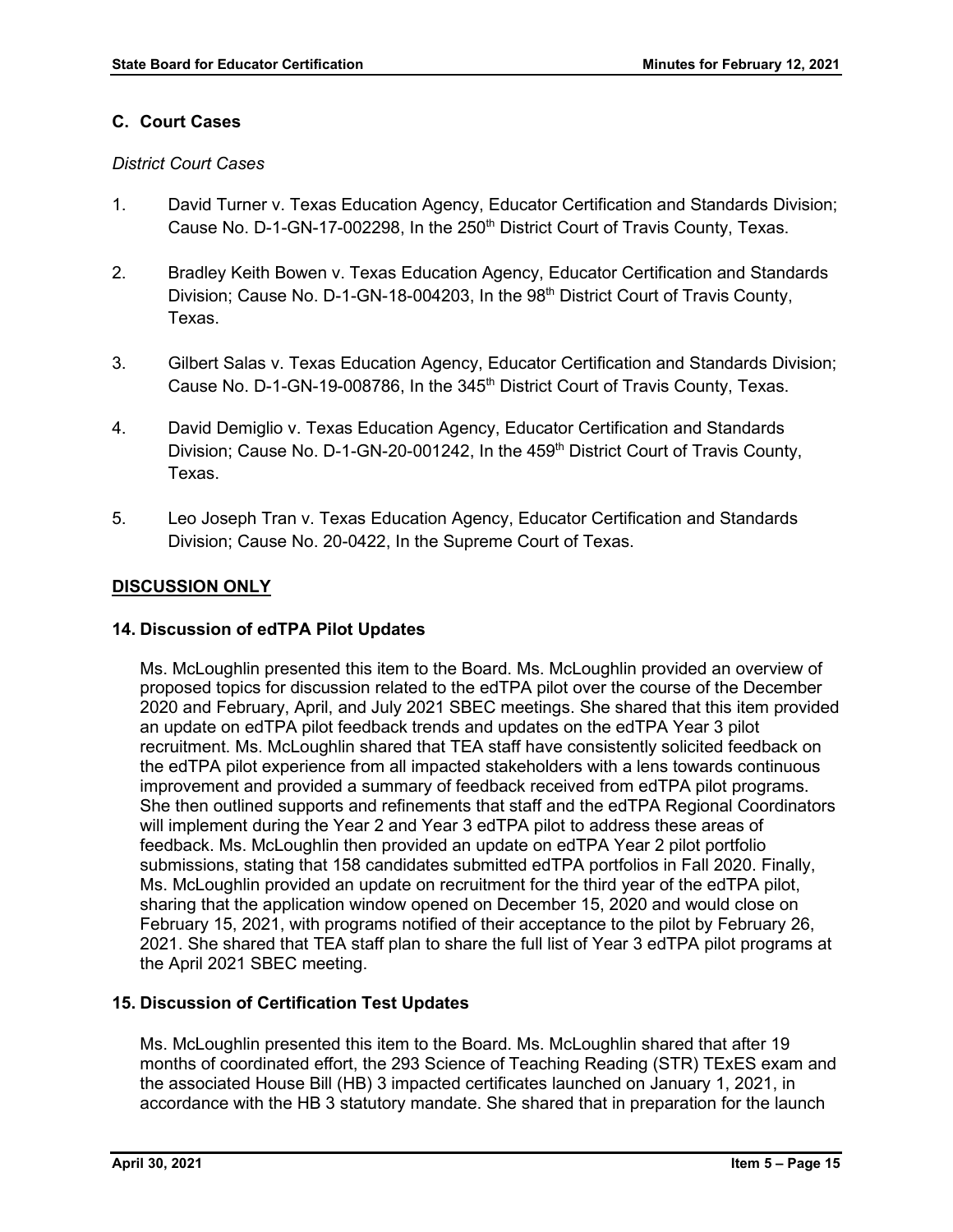of the STR exam requirement, TEA staff facilitated a coordinated effort across divisions to ensure that educators, candidates, EPPs, and districts had guidance and support and that communication and technical considerations regarding the requirement were executed effectively. She stated that, given that this is a statutory requirement, TEA staff, the SBEC, and the SBOE do not have the authority to modify these requirements. She stated that the SBEC's statutory obligation is to codify the HB 3 statutory requirement in rule to ensure compliance with the mandate. Ms. McLoughlin stated that TEA staff have been consistently communicating with the field regarding the STR exam requirement since the enactment of House Bill 3 in June 2019, including providing 16 stakeholder engagement events, 16 trainings and webinars, and dedicated presentations at 8 SBEC meetings. She also shared that TEA staff have provided communication tools, resources, and guidance to educator preparation programs, local education agencies, and teacher candidates.

Ms. McLoughlin explained that the launch of the STR exam requirement and 293 STR TExES exam represent the first phase in the multi-phase implementation of the SBEC's vision for strong early literacy educator preparation across Texas. She shared that TEA staff will continue to support effective implementation of STR-aligned preparation with the STR exam requirement in effect.

Ms. McLoughlin also provided an update on educator certification exam development, including successful launches of the 391 Core Subjects: EC-6, 292 Early Childhood: PK-3, and 253 Educational Diagnostician certification exams. She also shared that work was currently underway to develop a test framework for the English Language Arts and Reading: 7-12 exam that has an anticipated operational launch date of September 1, 2023. She also shared that work was now underway to develop redesigned Physical Education and Health certification exams.

Ms. Garcia asked if all approved EPPs were able to submit their STR Letter of Attestation by the deadline and if TEA staff had received any feedback from the field around challenges with the STR exam transition occurring mid-year. Ms. McLoughlin shared that all EPPs approved to offer one or more of the impacted certificates submitted their letters of attestation by the December 1, 2020 deadline. Ms. McLoughlin also shared that staff have engaged in active conversations with the EPAC since June 2019 around opportunities and supports that should be provided to programs in communicating the STR exam requirement to candidates and have received positive feedback. She shared that staff recognize that implementing the requirement in January may put candidates and programs in a difficult position, particularly intern candidates, and recognize that where the SBEC has flexibility to determine certification exam launch dates outside of statutory requirements, that a September launch date may be more effective.

## **INFORMATION ONLY**

#### **16. 2019–2022 Rule Review Plan for State Board for Educator Certification Rules**

Information only.

#### **17. Requests from Board Members for Future Agenda Items**

None.